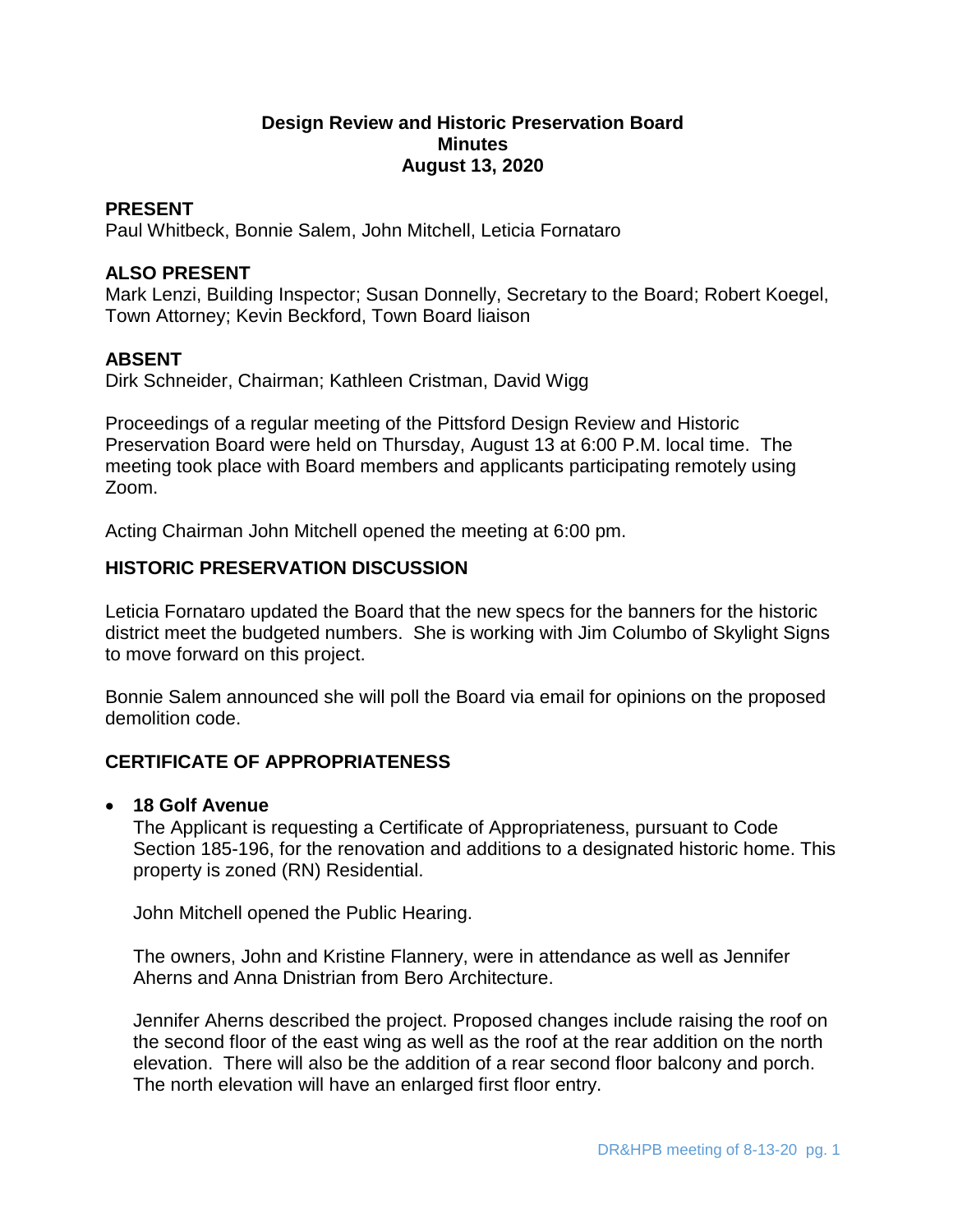Mark Lenzi read a letter of support from the Town Historian Audrey Johnson. She expressed that she felt the changes would not compromise the historical integrity of this designated home.

Board Secretary Susan Donnelly discussed two phone calls that were received on August 13, 2020 in support of the project from the Powers family who reside on Golf Avenue.

John Mitchell asked if there was any public comment.

Fran Kramer of 17 Golf Avenue that she is a long-term neighbor of this property and discussed that this home is a historical part of Golf Avenue. She indicated that her concerns were that the look of the front façade of the home is altered.

No action was taken to allow for further public comment as the legal ad was dated August 25, 2020.

The public hearing remains open.

# **RESIDENTIAL APPLICATION FOR REVIEW**

## **458 Reeves Road**

The Applicant is requesting design review for the addition of a covered porch. The porch will be approximately 184 square feet and will be located on the front of the home.

The homeowner Amy and David Walendziak were present to discuss the application with the Board.

The porch will follow the existing gable roof line for the porch. The posts will be wrapped and decking installed similar to the submitted photo however there will be steps in the front as indicated in the drawing.

John Mitchell moved to accept the application as submitted. Leticia Fornataro seconded.

All Ayes.

#### **25 Merryhill Lane**

The Applicant is requesting design review for the addition of a sunroom. The addition will be approximately 182 square feet and will be located to the rear of the home.

Dan Canalungo of Great Day Improvements was present to discuss the application.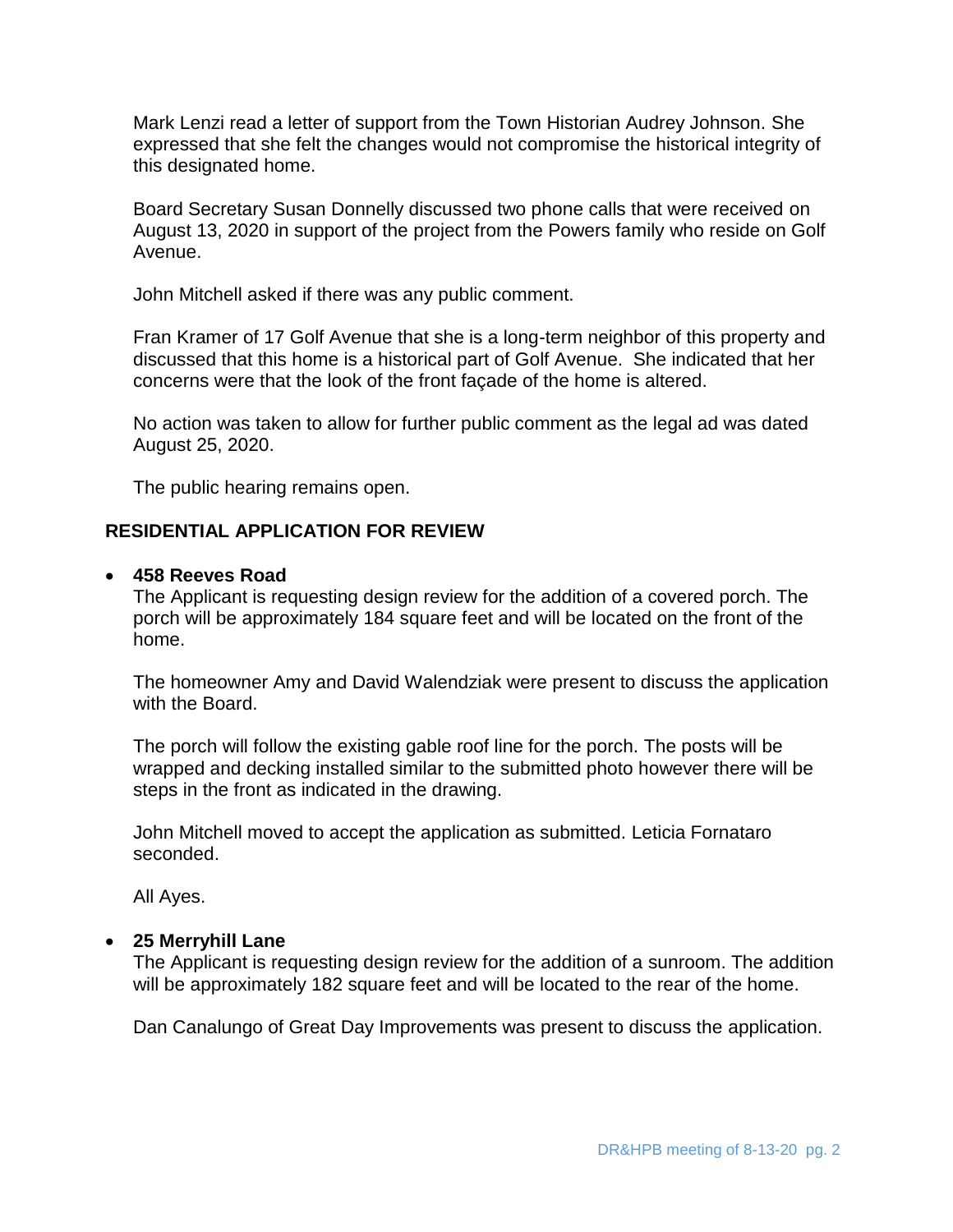This project involves the construction of a sunroom which will be built on the footprint of a current deck located to the rear of the home. The sunroom will be unheated with multiple windows with 2-foot knee wall.

Leticia Fornataro moved to accept the application as submitted. Bonnie Salem seconded.

All Ayes.

## **14 Buttermilk Hill**

The Applicant is requesting design review for the addition of a family room, laundry room and deck addition. The family room addition will be approximately 576 square feet, the laundry room will be approximately 100 square feet and the deck will be approximately 480 square feet. All additions will be to the rear of the home.

The homeowner, Gail Ireland, was present to discuss the application with the Board.

Ms. Ireland indicated that she wishes to add additional living space and a first floor laundry to her home. Materials will be utilized to match the existing on the home.

The Board had no objections to this addition fitting in with the present home or the neighborhood.

John Mitchell moved to accept the application as submitted.

Paul Whitbeck seconded.

All Ayes.

#### **10 Sunrise Hill**

The Applicant is requesting design review for the addition to a garage. The addition will be approximately 294 square feet and will be located to the rear of the existing three car garage.

The homeowner, David Boyce, was present to discuss the application with the Board.

The garage addition will be side loaded and will sit behind the present three car garage. The Board indicated that they appreciated that effort to locate the new garage in that position.

Materials will match the existing on the home and garage. All garage doors will be replaced with new to match.

Bonnie Salem moved to accept the application as submitted. Paul Whitbeck seconded.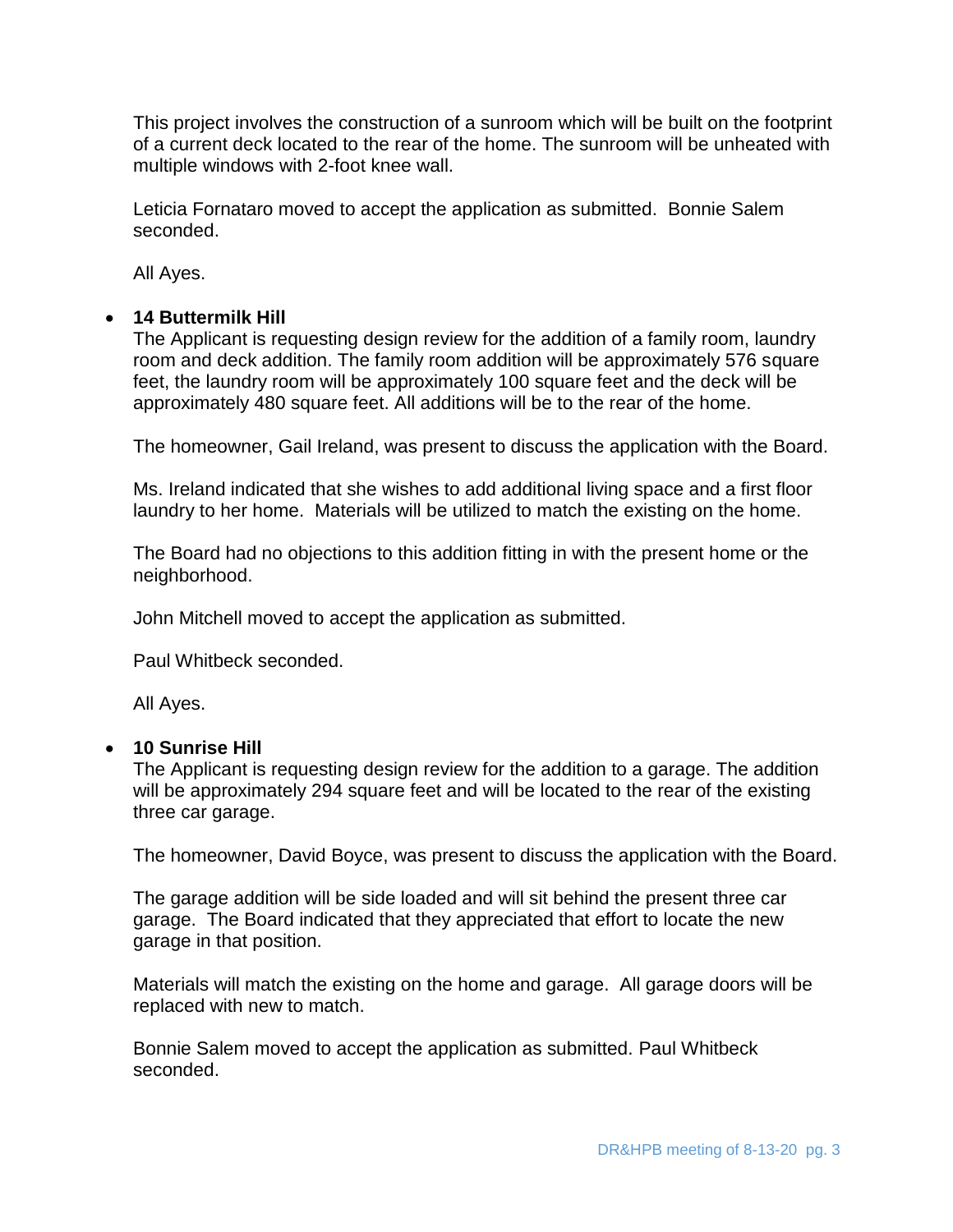All Ayes.

# **640 Mendon Center Road**

The Applicant is requesting design review for the construction of a barn. The barn will be approximately 4992 square feet and will be used for farming operation and storage.

The owner, Sunil Prasad was present to discuss the application with the Board.

The current barn will be demolished and the wood repurposed. The new barn will be located far away from most other properties given that most of the property backs up to 1-90. Plans are made for the development of a Christmas tree farm and the storage will be needed to store equipment.

Bonnie Salem moved to accept the application as submitted.

Leticia Fornataro seconded.

All Ayes.

## **159 Maywood Avenue**

The Applicant is requesting design review for multiple additions to an existing home. The additions will be as follows: 76 sq. ft. kitchen addition, 167 sq. ft. garage addition, 380 sq. ft. covered porch and 654 sq. ft. master suite totaling 1277 sq. ft.

The architect, Jim Brasley was present to discuss this application with the Board.

The Board expressed concerns that the proposed addition overpowers and unbalances the front façade of this cottage like home. They recommended bringing down the roofline of the proposed addition and centering a single window on the new gable in be more in keeping with the architecture of the home.

Due to the numerous concerns of the Board, this application was held open to allow further discussion between the homeowner and the architect.

## **RESIDENTIAL APPLICATION FOR REVIEW – NEW HOMES**

## **21 Coventry Ridge**

The Applicant is requesting design review for the construction of a new one story single family home. The home will be approximately 2086 square feet and will be located in the Coventry Ridge Subdivision.

Steve Maynard was available to discuss this application with the Board.

The Board noted the use of three materials on the front façade but felt it was mitigated by the simple design of this one story home.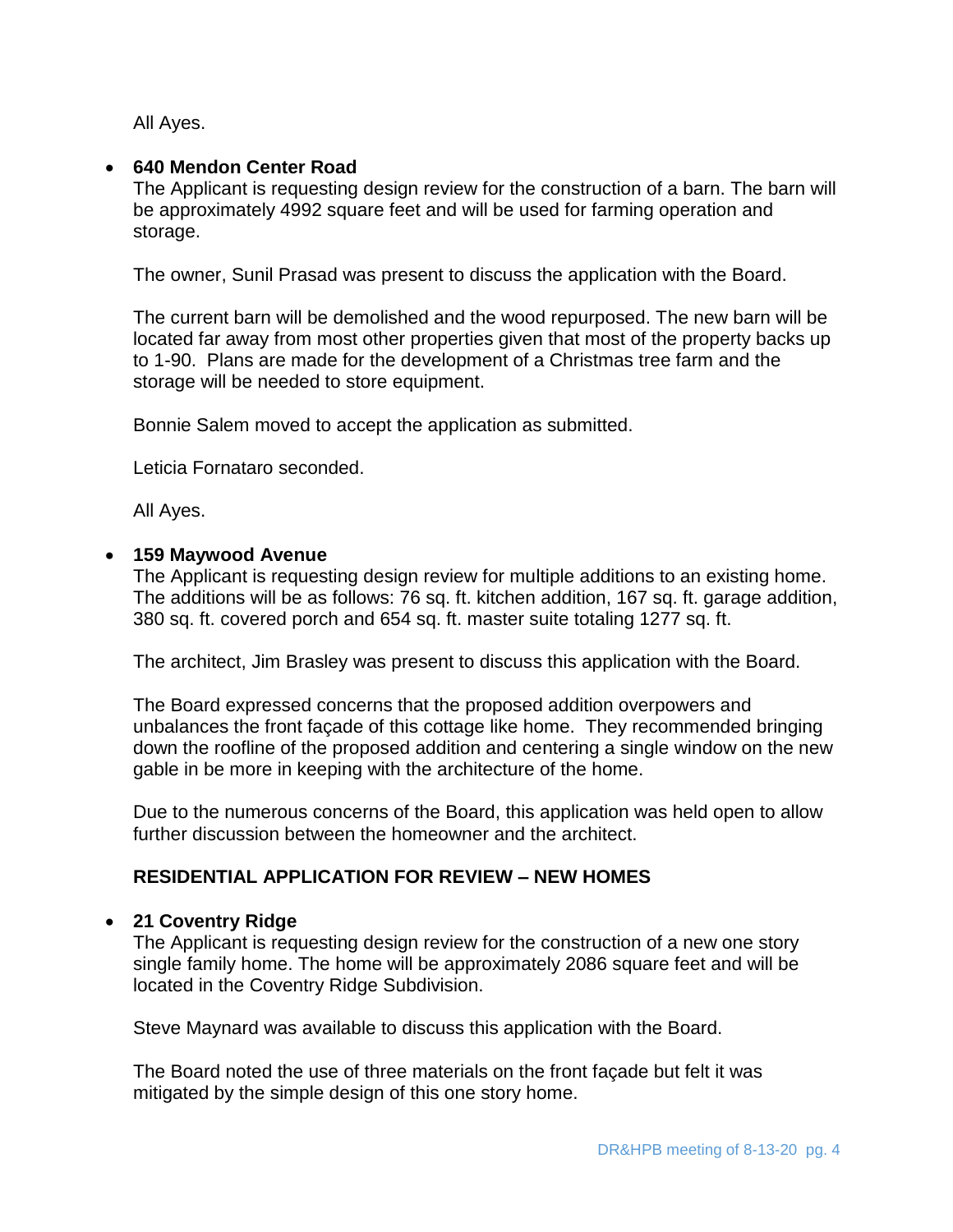Paul Whitbeck moved to accept the application as submitted. Leticia Fornataro seconded.

All Ayes.

# **34 Escena Rise**

The Applicant is requesting design review for the construction of a new two story single family home. The home's first floor will be approximately 1616 square feet and the second floor will be approximately 1558 square feet located in the Wilshire Hills Subdivision.

Jeff Brokaw was present to discuss this application with the Board.

Mr. Brokaw described this home as a two story colonial structure. He indicated that support brackets would be added to the hanging fireplace.

The Board cited many issues with the use of multiple materials (stone, board and batten and siding) on the front elevation which is not in keeping with the design guidelines. They felt the large expanse of board and batten, the many gables and the shed roof on the front façade made for a very busy look. This was a point that all of the Board members commented and agreed on.

Mr. Brokaw indicated that the choice of materials is customer driven and that the addition of stone on the front was specifically requested by the homeowner. The placement of the shed roof was necessary to accommodate the interior design.

After a lengthy discussion, John Mitchell moved to accept the application as submitted.

There was no second.

No action was taken on this application.

A discussion was then held regarding the repeated presentation of home plans by Morrell Builders with multiple materials and the Board's continued concern with this. The Board again requested that the architect attend the Design Review Board meetings to develop an understanding of their concerns. Mr. Brokaw indicated that this was something that he could arrange.

## **2585 Clover Street**

The Applicant is requesting design review for the construction of a single family home. The home will have approximately 2112 square feet of living space and will be located on a vacant lot on Clover Street.